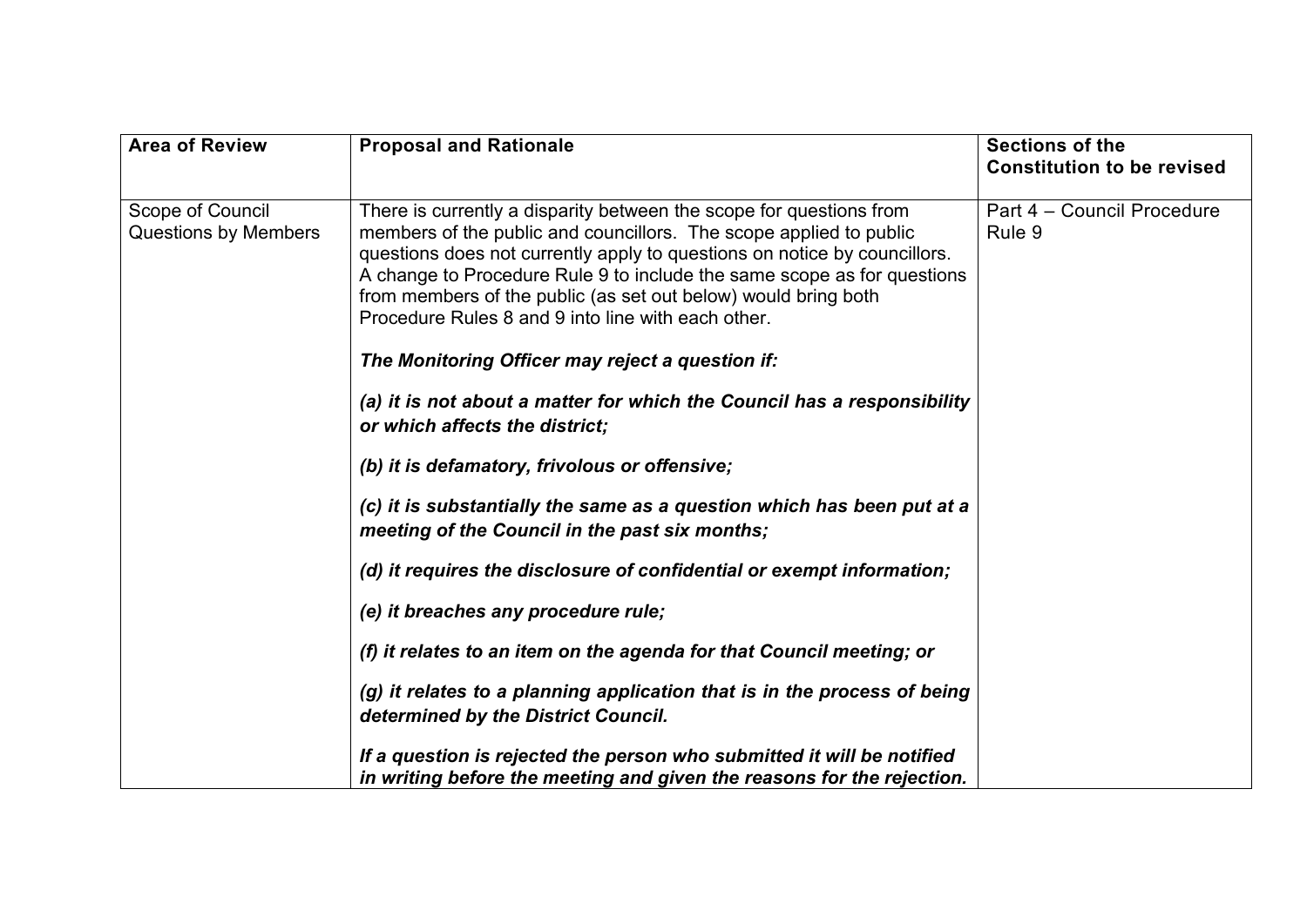| <b>Withdrawal of Questions</b><br>by Members             | There is no provision within the constitution for a Councillor to withdraw a<br>question which has been submitted, accepted and published. Referring to<br>section 9 with the Council Procedure Rules the Constitution is silent on this<br>scenario. This matter has been referred to the Standards Committee to<br>agree clarity by adding a 9.9 to page 80 of the May 2021 Constitution<br>(which is currently being published).  | Part 4 - Council Procedure<br>Rule 9            |
|----------------------------------------------------------|--------------------------------------------------------------------------------------------------------------------------------------------------------------------------------------------------------------------------------------------------------------------------------------------------------------------------------------------------------------------------------------------------------------------------------------|-------------------------------------------------|
|                                                          | 9.9: Withdrawal of Questions                                                                                                                                                                                                                                                                                                                                                                                                         |                                                 |
|                                                          | A question which has been accepted and published may be<br>withdrawn by the Member who asked it provided that they indicate<br>this in writing to the Monitoring Officer and the Member to which the<br>question has been asked not later than 24 hours in advance of the<br>meeting.                                                                                                                                                |                                                 |
| <b>Housing Allocations</b><br><b>Review Panel (HARP)</b> | The Housing Allocations Review Panel (HARP) membership (set out at<br>(1) on page 54 of the May 2021 Constitution which is currently being<br>published) needs to be updated as the Housing Needs Manager post has<br>been disestablished. It is proposed to substitute the Housing Needs<br>Manager post with the Community Safety and Enforcement Manager<br>post.                                                                 | Part 3 - Responsibility for<br><b>Functions</b> |
|                                                          | Also, it is proposed to change (2) from 'The Housing Needs Manager or<br>the Housing Enforcement Manger must be in attendance' to 'The<br><b>Housing Enforcement Manager or the Community Safety and</b><br>Enforcement Manager must be in attendance with at least one other<br><b>panel member.</b> ' This change would ensure clarity on who needed to be<br>present and that the panel should comprise of at least two officers. |                                                 |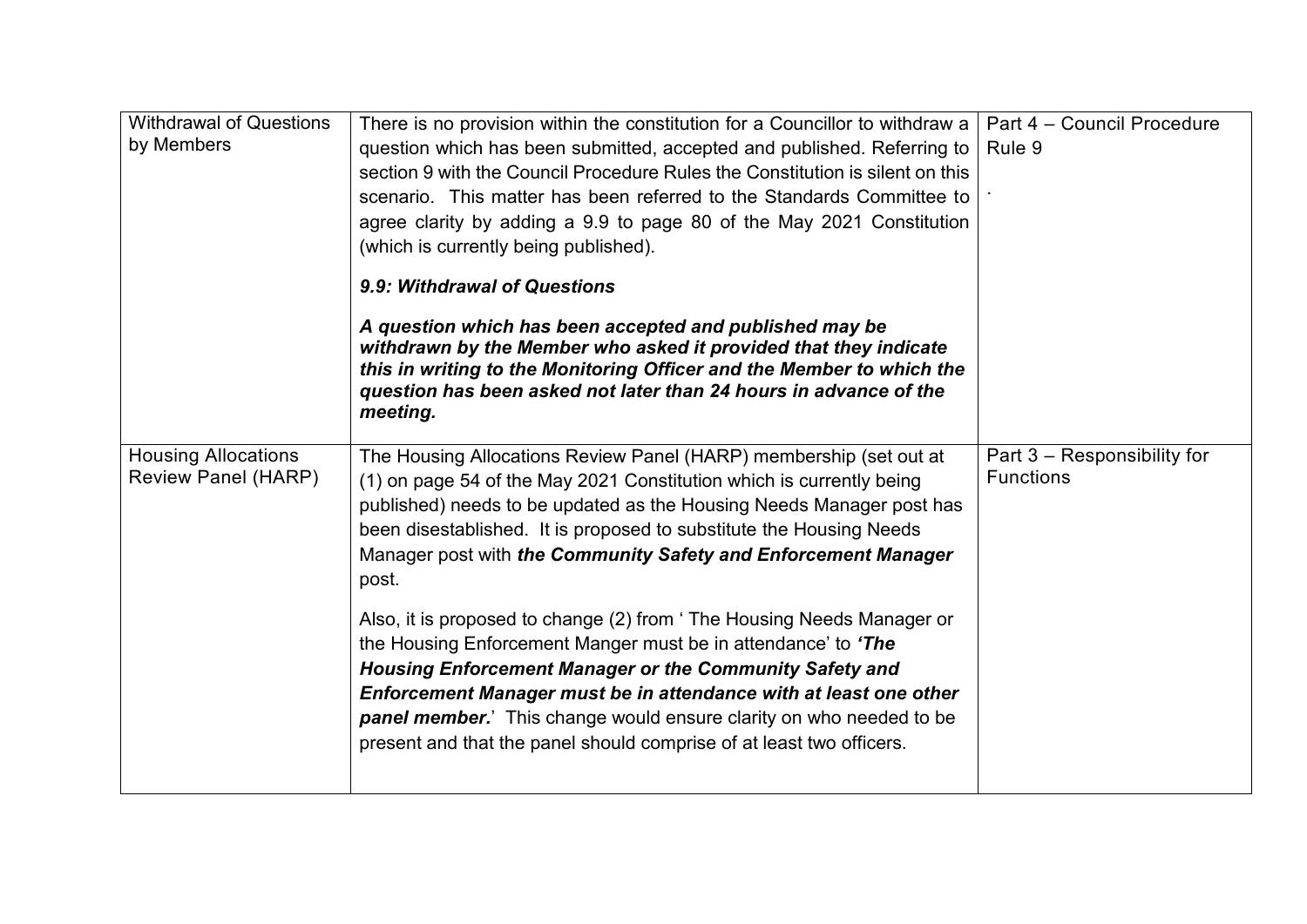| <b>Audit and Corporate</b><br><b>Overview Scrutiny</b><br><b>Committee Terms of</b><br>Reference | To add into the terms of reference for the Committee to evaluate the<br>tenders for the appointment of external auditors.<br>The decision to appoint auditors is for Council to make but it would be<br>good practice for the Audit and Corporate Overview Scrutiny<br>Committee to see the tenders first.                                                                                                                                                                                                                                                                                                                                                                      | Part 3 - Responsibility for<br><b>Functions</b>      |
|--------------------------------------------------------------------------------------------------|---------------------------------------------------------------------------------------------------------------------------------------------------------------------------------------------------------------------------------------------------------------------------------------------------------------------------------------------------------------------------------------------------------------------------------------------------------------------------------------------------------------------------------------------------------------------------------------------------------------------------------------------------------------------------------|------------------------------------------------------|
| <b>Delegation Scheme</b>                                                                         | Members have previously received a copy of a Delegated Decision in<br>relation to the senior management review and its effects on the Directors'<br>delegations. The Delegated Decision transferred existing delegations to<br>the new Directors. No new delegations were included although now the<br>two Directors have the same powers with the exception of the role of<br>Head of Paid Service.<br>In addition there are a couple of delegations to be moved to the Statutory<br>Officers or to which the Statutory Officers are also added. Again these<br>were included in the Delegated Decision and are not new. All the<br>delegations have or will have new numbers. | Part 3.1 Scheme of<br><b>Delegation for Officers</b> |
| <b>Petitions Scheme</b>                                                                          | The petitions scheme has been reviewed and largely it is considered<br>to remain fit for purpose. One change is proposed as follows:<br>Remove the following exclusions from the petition scheme -<br>• Any matter which is currently or imminently subject to a<br>consultation exercise.<br>• Any matter which is subject to a statutory consultation exercise,<br>such as the Local Plan or other local development plan documents.<br>And replace with:<br>Where any matter is currently or imminently subject to a<br>consultation exercise, a decision as to whether the Petition can be<br>dealt with under the Council's Petitions Scheme will be made by               | Part 7 - Petitions Scheme.                           |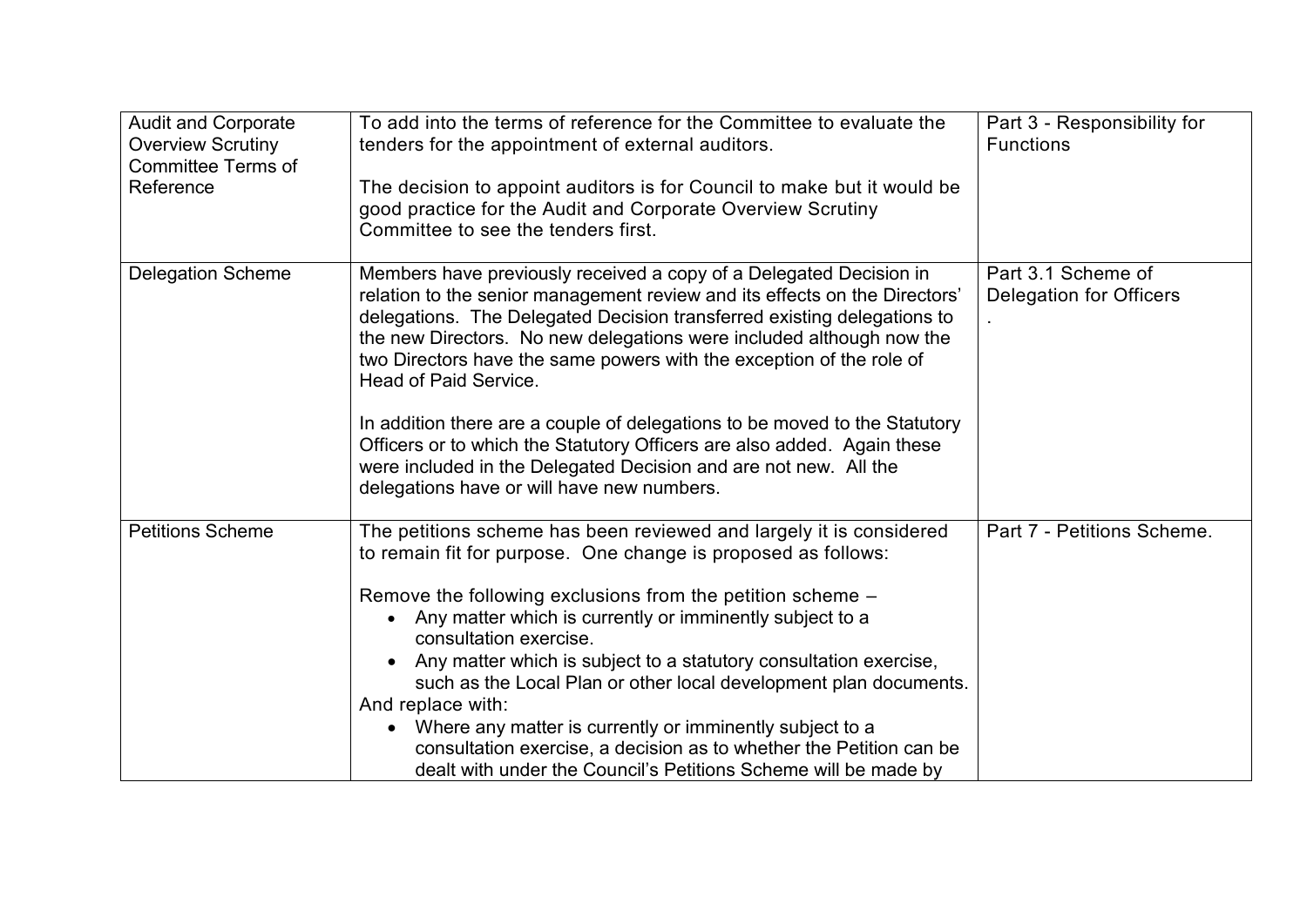|                                                                                        | the Head of Paid Service having received the advice of the<br>Monitoring Officer on the matter.                                                                                                                                                                                                                                                                                                                                                                                                                                                                                                                                                                                                                                                                                                                                                                                                                  |                                              |
|----------------------------------------------------------------------------------------|------------------------------------------------------------------------------------------------------------------------------------------------------------------------------------------------------------------------------------------------------------------------------------------------------------------------------------------------------------------------------------------------------------------------------------------------------------------------------------------------------------------------------------------------------------------------------------------------------------------------------------------------------------------------------------------------------------------------------------------------------------------------------------------------------------------------------------------------------------------------------------------------------------------|----------------------------------------------|
| <b>Deadlines</b>                                                                       | Clarity is required when no time has been specified in respect of a<br>deadline.                                                                                                                                                                                                                                                                                                                                                                                                                                                                                                                                                                                                                                                                                                                                                                                                                                 | Part 4.1 - Council Procedure<br><b>Rules</b> |
|                                                                                        | This would require the following sentence to be added to the Council<br>Procedure Rules -                                                                                                                                                                                                                                                                                                                                                                                                                                                                                                                                                                                                                                                                                                                                                                                                                        |                                              |
|                                                                                        | 'Unless otherwise stated, or where 'working day' is used as a<br>description, a deadline within this constitution is deemed to be<br>5.00pm'.                                                                                                                                                                                                                                                                                                                                                                                                                                                                                                                                                                                                                                                                                                                                                                    |                                              |
| Review of the guidance<br>and constitutional rules<br>on public speaking at<br>Council | The guidance and rules on public speaking at Council have been<br>reviewed.                                                                                                                                                                                                                                                                                                                                                                                                                                                                                                                                                                                                                                                                                                                                                                                                                                      | Part 4.1 - Council Procedure<br><b>Rules</b> |
| <b>Planning and Licensing</b><br><b>Decisions</b>                                      | Council Procedure Rule 13.2 applies to Committees as well as Council<br>and prohibits a motion or amendment to one similarly rejected being<br>moved (lacking notice) without signature of one third or more of the<br>Councillors appointed to that committee. When applied to Planning and<br>Licensing Committees an issue has arisen whereby through the course of<br>debate on applications a motion is put forward and rejected to both<br>approve and deny planning permission or a licensing application. This<br>could be for varying reasons, but the outcome would be that in order to<br>decide the application suspension of council procedure rules needs to be<br>employed as set out in CPR 23. As suspension of rules without notice<br>requires half of the Councillors there present to agree, it becomes<br>confusing for the public and elongates an already convention-heavy<br>procedure. | Part 4.1 - Council Procedure<br><b>Rules</b> |